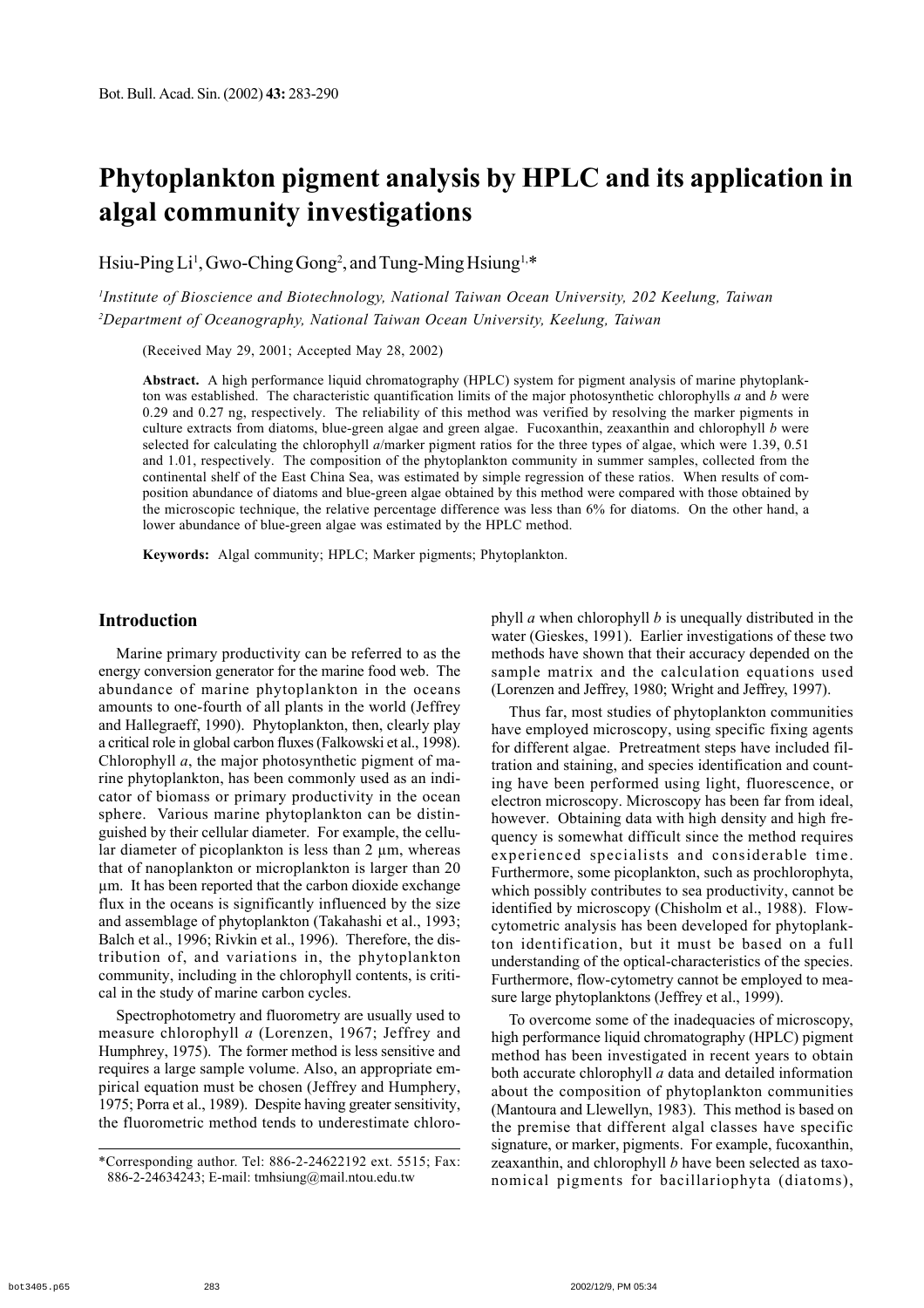cyanobacteria (blue-green algae), and chlorophyta (green algae), respectively (Stauber and Jeffrey, 1988; Millie et al., 1993; Jeffrey and Vest, 1997). Each marker pigment concentration can be further expressed as a percentage of the chlorophyll *a* value for a specific algal class, with a suitable conversion factor used to estimate the relative distribution of each algal class in the sample (Wright et al., 1996; Obayashi et al., 2001).

In spite of the superiority of the HPLC method, traditional fluorometry and microscopy continue to be used to study chlorophyll content and phytoplankton assemblage in the East China Sea region (Gong et al., 1995, 1996; Chiang et al., 1999; Chang et al., 2000). In our investigation, for the very first time the HPLC method developed by the Joint Global Ocean Flux Study (Wright et al., 1991; Wright and Jeffrey, 1997) was considered to measure photosynthetic pigments in the region. Based on the findings, the method's applicability for estimating the phytoplankton population density of the East China Sea is discussed.

### **Materials and Methods**

#### *HPLC System*

Measurements were performed using a Waters HPLC system, which included a Waters 600 pump (flow rate 1 mL/min), a 717 plus autosampler (50  $\mu$ L sampling loop, at 4°C), a Waters 996 photodiode array detector (1 cm light path quartz flow cell) and a 4 µm C-18 reverse phase column (Nova-Pak,  $3.9 \times 300$  mm, Waters).

The mobile phase was a gradient mixture of three eluents prepared from Merck Chemicals. They were (A) methanol: 0.5 M ammonium acetate/80:20 (v:v, pH 7.2), (B) acetonitrile: water/90:10 (v:v), and (C) 100% ethyl acetate. The eluent gradient program is listed in Table 1. Thirtyfour min were required per measurement.

# *Concentration Calibration of Chlorophylls a and b*

Calibration standards for chlorophylls *a* and *b* (Sigma) were prepared in acetone from their pure substances. The absorbance was measured with a spectrophotometer (Lambda 900, PerkinsElmer), and the concentration of each standard was calculated by substituting the known extinction coefficients (Jeffrey and Humphery, 1975; Lichtenthaler and Wellburn, 1983) into these equations:

Chl *a* (mg m<sup>-3</sup>) = 
$$
(A_{662.7 \text{ nm}} - A_{750 \text{ nm}}) / (\varepsilon_a \times b) \times 10^6
$$
; and (1)  
Chl *b* (mg m<sup>-3</sup>) =  $(A_{645 \text{ nm}} - A_{750 \text{ nm}}) / (\varepsilon_b \times b) \times 10^6$ , (2)

where  $A_{662,7}$ ,  $A_{645}$  and  $A_{750}$  were the absorbance at 662.7, 645 and 750 nm, respectively, and b was the light path length of the cuvette. Specific extinction coefficients of chlorophylls *a* and *b* were 88.15 Lg<sup>-1</sup>cm<sup>-1</sup> ( $\varepsilon_a$ ) and 56.11  $Lg^{-1}cm^{-1}$  ( $\varepsilon_b$ ), respectively.

#### *Microalgal Cultures and Culture Extract*

Three species of alga, *Thalassiosira weissflogii* (clone vic), *Synechococcus bacillaris* (clone SYN/CCMP 1333) and *Tetraselmis chui* (clone TA), representing diatoms, blue-green algae, and green algae, respectively, were grown in our laboratory (Courtesy of Professor J. Chang). The media compositions and culture procedures of Guillard (1983) were employed. One hundred mL of filtered seawater (Whatman GF/F, 0.7 µm) was poured into 125 mL Erlenmeyer flasks, and nutrient, metal and vitamin solutions were added. The flasks were plugged with non-absorbent cotton and autoclaved at 121°C for 35 min. After cooling to room temperature, 3 mL of aged algae culture were added, and the suspension was stirred to homogeneity. The cultures were incubated under fluorescent light under 12:12, light:dark cycles. The sub-culture period for algal growth was one week.

Algae were collected by filtering the sample through a glass fiber membrane (Whatman GF/F, 0.7 µm, <100 mmHg). For pigment extraction, 10 mL of acetone and the glass fiber membrane were placed in a 15 mL polypropylene (PP) centrifuge tube and were ground with a Teflon pestle. The tubes were then placed in a 4°C incubator and shaken in darkness for 8 h. After high speed centrifugation, the supernatant was subjected to pigment analysis by HPLC.

#### *Marker Pigments and Conversion Factors*

It has been reported that biliprotein and divinyl chlorophylls *a* or *b* were the major marker pigments of blue-green algae (Chisholm et al., 1988; Goericke and Repeta, 1992; Goericke and Repeta, 1993; Jeffrey and Vest,

| Time (min) | %A  | % B | % C | Conditions |
|------------|-----|-----|-----|------------|
| 0.0        | 100 |     |     | Linear     |
| 2.0        |     | 100 |     | Linear     |
| 2.6        |     | 90  | 10  | Linear     |
| 13.6       |     | 65  | 35  | Linear     |
| 18.0       |     | 31  | 69  | Hold       |
| 23.0       |     | 31  | 69  | Linear     |
| 25.0       |     | 100 |     | Linear     |
| 26.0       | 100 |     |     | Hold       |
| 34.0       | 100 |     |     | Inject     |

**Table 1.** HPLC eluent gradient program.

A: Methanol: 0.5 M ammonium acetate/80:20, (v:v, pH 7.2); B: Acetonitrile: water/90:10, (v:v); C: 100% Ethyl acetate.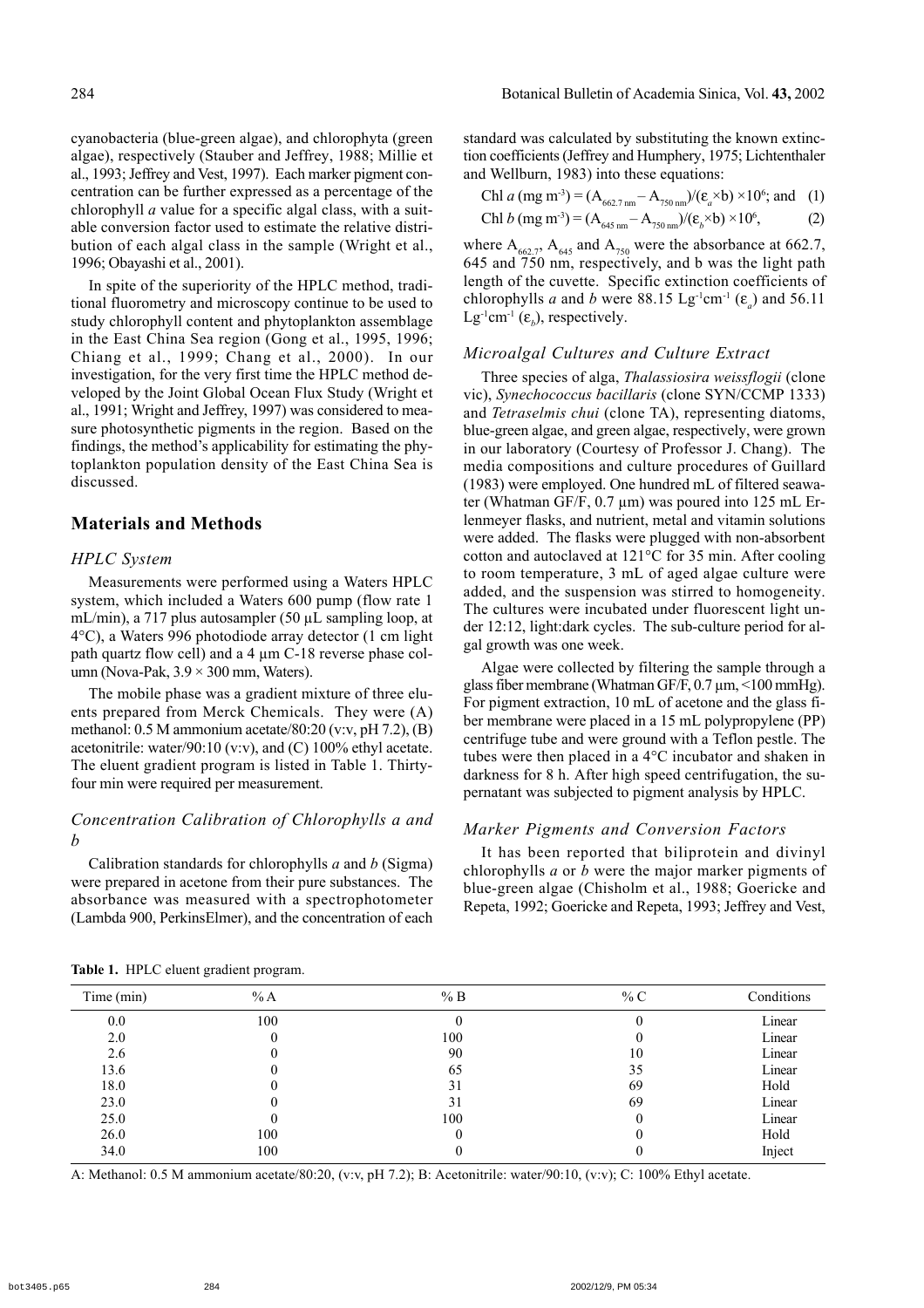1997). However, biliprotein is hydrophilic, and divinyl chlorophylls *a* and *b* could not be resolved by the monomeric C-18 column system. Thus, our HPLC method does not enable measurements of those three pigments. Accordingly, as employed by Stauber and Jeffrey (1988), fucoxanthin, zeaxanthin, and chlorophyll *b* were selected as marker pigments for diatoms, blue-green algae, and green algae, respectively.

Commercially purified pigments were not available, other than those of chlorophylls *a* and *b*. Thus, the pigments were identified by absorption spectra, based on their retention times. The absorption spectra have been published by the Scientific Committee on Oceanic Research (SCOR) and are used for comparing fingerprints (Jeffrey et al., 1997). The chlorophyll *a*/marker pigment ratio, or the conversion factor, was calculated at the peak area, rather than the concentration. The equation used was:

$$
F = \frac{\int Chl \ a \ (\lambda_{431}) \ dt}{\int Pigment \ (\lambda_{max}) \ dt},
$$
 (3)

where  $\int$ Chl *a* ( $\lambda$  431) dt and  $\int$  Pigment ( $\lambda$ <sub>max</sub>) dt represented the integrated peak area at  $\lambda_{\text{max}}$  for chlorophyll *a* and the individual pigments as evident in a separate chromatogram.

#### *Field Sample and Algal Species Distribution*

To examine the feasibility of our method for investigating the distribution of phytoplankton communities in the East China Sea (Figure 1), surface water samples collected at Stations 6 and 21 on the R/V Ocean Researcher I, Cruise 521 (June 28 - July 7, 1998), representing the inner and middle shores, respectively, were analyzed. The filtered sample volumes were 730 and 1,680 mL, or values equal to the concentration factors of 73 and 168, respectively. The filter papers were wrapped in aluminum foil and frozen in liquid nitrogen for storage.



mer/1998).



**Figure 2.** Detection limits corresponding to  $RSD = 30\%$  (n=7): (A)  $5.8 \text{ mg/m}^3$  for chlorophyll *a*; (B)  $5.4 \text{ mg/m}^3$  for chlorophyll *b*.

After analyzing the extract by HPLC, specified pigment peak areas were converted to their chlorophyll *a* value equivalents, using previously derived pigment/chlorophyll *a* ratios. The relative distribution of algal classes was obtained from the ratios of chlorophyll *a* value equivalents to the total chlorophyll *a* value. The equation used was:

$$
Contribution (%) = F \times \int \frac{\text{Market pigment } (\lambda_{\text{max}}) dt}{\text{Total Chl } a (\lambda_{431}) dt} \times 100. \quad (4)
$$

# **Results**

# *Quantitative Analysis of Chlorophylls a and b*

Well-resolved chromatograms were observed for chlorophylls *a* and *b* when the  $\lambda$  value was set at 431 nm, and the retention times for chlorophylls *a* and *b* were 16.9 and 15.7 min, respectively. Because of higher sensitivity and less overlapping with chlorophyll *b* when the  $\lambda$  value was set at 458 nm, we selected chromatograms with specific wavelengths for the individual pigment analysis.

In this investigation, the corrected calibration standards ranged from 80 to 640 mg/m3 for chlorophyll *a* and from 32 to 256 mg/m3 for chlorophyll *b*. The detection limit was determined from seven standard solutions of different concentrations, and a relative standard deviation (RSD) of seven replicated measurements for each standard were calculated. After calculating the regression of RSD against concentration, the concentration corresponding to an RSD of 30% was determined as the detection limit. As shown in Figure 2, the detection limits of chlorophylls *a* and *b* were, respectively, 5.8 mg/m<sup>3</sup> and 5.4 mg/m<sup>3</sup>. Thus, based on 100-fold concentration and 50 µL injection volume, 0.29 ng and 0.27 ng represented the characteristic quantification limits of chlorophylls *a* and *b*, respectively.

#### *Results of Laboratory-Prepared Culture Extracts*

The analysis of diatoms from full spectra fingerprintmatching revealed that the ranking of the pigments with respect to retention time was, in ascending order, chlorophyllide *a*, chlorophyll<sub>cl+c2</sub>, fucoxanthin, diadinoxanthin, diatoxanthin, chlorophyll  $a$ , and  $\beta$ , $\beta$ -caro-Figure 1. Map showing sampling stations. (RVI/CR521/Sum-<br>mer/1998) tene (Figure 3). Three pigments—zeaxanthin, chlorophyll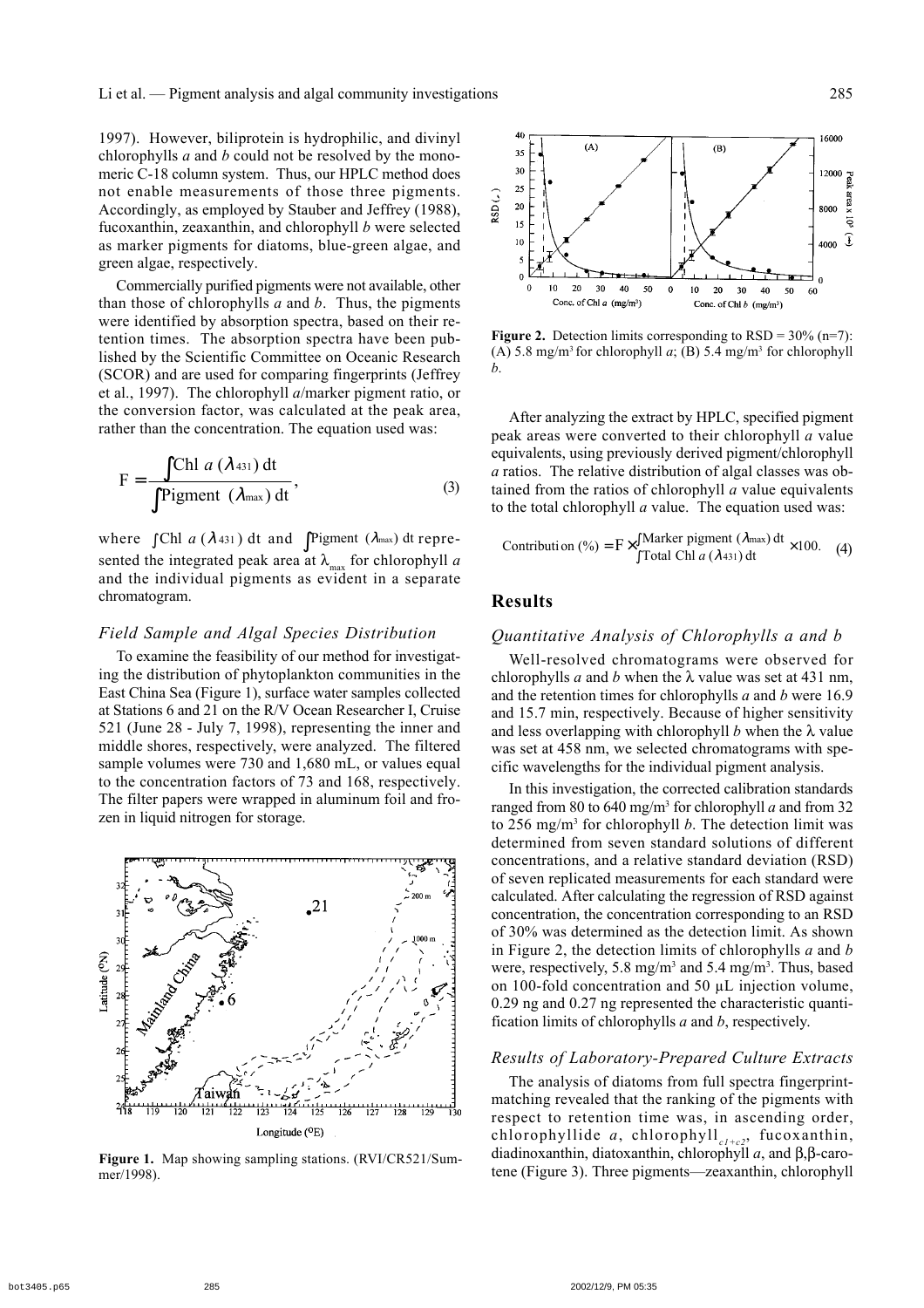Pigment

Lutein



**Figure 3.** Full spectra of the pigments of the diatom extract.

Figure 5. Full spectra of the pigments of the green algae extract.

| $t_{R}$ | Full spectra             | $\lambda$ <sub>max</sub> (nm) | Pigment     |                   |
|---------|--------------------------|-------------------------------|-------------|-------------------|
| (min)   |                          | This study                    | <b>SCOR</b> |                   |
| 14.01   | 400<br>500<br>600<br>700 | 454, 485                      | 455, 483    | Zeaxanthin        |
| 16.87   | 400<br>500<br>600<br>700 | 431, 663                      | 431, 665    | Chlorophyll a     |
| 20.20   | 400<br>500<br>600<br>700 | 456, 480                      | 455, 482    | $\beta$ -carotene |

**Figure 4.** Full spectra of the pigments of the blue-green algae extract.

 $a$ , and  $\beta$ , $\beta$ -carotene—were detected in the blue-green algae extract (Figure 4), and six pigments—neoxanthin, violaxanthin, lutein, chlorophyll *b*, chlorophyll *a*, and  $\beta$ ,  $\beta$ carotene (Figure 5)—were identified in the green algae extract. The pigments in the three algae were previously observed by Jeffrey et al. (1997). However, our results differed slightly in  $\lambda_{\text{max}}$  from those of SCOR, possibly resulting from variations in wavelength calibrations and eluents.

In Figure 6, fucoxanthin ( $t<sub>R</sub> = 11.3$  min), zeaxanthin ( $t<sub>R</sub> =$ 14.0 min), and chlorophyll *b* ( $t<sub>R</sub> = 15.8$  min) were employed for calculating the conversion factors for diatoms, bluegreen algae and green algae, respectively. To prevent overestimations by possibly overlapping peaks, only peaks to the left were integrated for chlorophyll *b* and fucoxanthin, and peaks to the right for zeaxanthin.

|  | Table 2. Conversion factor estimates from the culture extract analysis. |  |  |  |  |  |  |  |  |
|--|-------------------------------------------------------------------------|--|--|--|--|--|--|--|--|
|--|-------------------------------------------------------------------------|--|--|--|--|--|--|--|--|

| Culture             | Pigments                         | Peak area <sup>a</sup> | F ratio <sup>b</sup> |
|---------------------|----------------------------------|------------------------|----------------------|
| Diatoms             | Chlorophyll a<br>Fucoxanthin     | 224<br>161             | 1.39                 |
| Blue green<br>Algae | Chlorophyll a<br>Zeaxanthin      | 55<br>108              | 0.51                 |
| Green algae         | Chlorophyll $a$<br>Chlorophyll b | 491<br>486             | 1.01                 |

<sup>a</sup> Integrated area  $\times$  10<sup>5</sup>.

b Described as Equation (3) in text.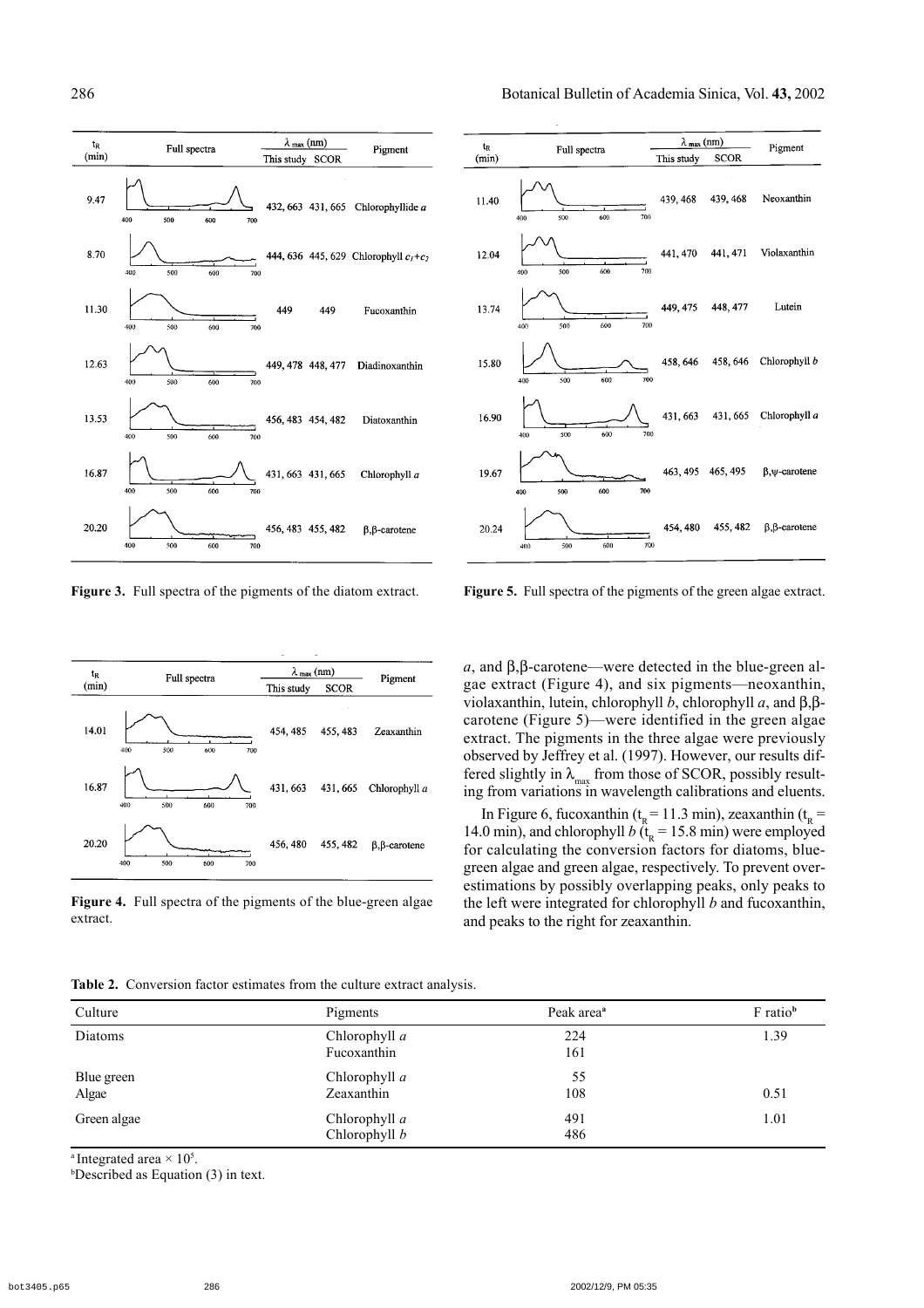Based on these estimates, the resultant F ratios (Table 2) were 1.39 for diatoms, 0.51 for blue-green algae, and 1.01 for green algae. Since the F ratios were calculated from the integrated values at each individual  $\lambda_{\text{max}}$  for every pigment, their comparison with ratios reported by other authors may be misleading. We did, nevertheless, evaluate a chromatogram of the green algae extract at  $\lambda$ =431 nm, and the chlorophyll *b*/chlorophyll *a* ratio showed an F value of 1.47, which is within the range of 1.5-3 of other authors (Peeken, 1997).

# *Results of Field Samples and Algal Species Distribution*

Chromatograms at  $\lambda$ =431 nm of pigments from samples at Stations 6 and 21 are shown in Figure 7. Six major pigments were evident at Station 6 (Figure 7A), and five at Station 21 (Figure 7B). By external spectrum fingerprintmatching, fucoxanthin, pheophorbide *a*, diadinoxanthin, chlorophyll *b*, chlorophyll *a* and  $\beta$ , $\beta$ -carotene were identified in the sample from Station 6. Fucoxanthin, zeaxanthin, chlorophyll *b*, chlorophyll *a*, and  $\beta$ ,  $\beta$ -carotene were observed in the Station 21 sample. Chlorophylls *a* and *b* were



**Figure 6.** Chromatograms of cultured algal extract by HPLC pigment analysis at specific wavelength: (A) Diatoms; (B) Bluegreen algae; and (C) Green algae.



**Figure 7.** Chromatograms of the extract of the seawater sample, marker pigments fucoxanthin (diatoms), zeaxanthin (blue green algae) and chlorophyll *b* (green algae) were identified by full spectra, and quantitative integration at individual  $\lambda_{\text{max}}$ . (A) Extract of Station 6 sample. (B) Extract of Station 21 sample.

7.97 and 0.24 mg/m<sup>3</sup> at Station 6, and 1.16 and 0.09 mg/m<sup>3</sup> at Station 21, respectively. The marker pigment fucoxanthin of diatoms as well as a trace of chlorophyll *b* for green algae was observed at both stations. At Station 21, the occurrence of blue-green algae was also indicated by the finding of zeaxanthin.

As evident in Table 3, at Station 6, estimates of abundances were as high as 81% for diatoms and as low as 3% for green algae. At Station 21, the amount of diatoms comprised 45%, blue-green algae 22%, and green algae a mere 8%.

#### **Discussion**

The algal distributions found by the HPLC method were compared with the autotrophic carbon ratios generated by the microscopic technique (Courtesy of Professor J. Chang). The error between the two methods was less than 6% for diatoms (Table 3). For the blue-green algae at Station 21, the autotrophic carbon ratio (44%) was double that found by HPLC (22%). Since these blue-green algae belong to the smaller-sized phytoplankton and have a higher carbon/chlorophyll ratio (Geider, 1987), overestimation of abundance is common with the autotrophic carbon ratio method. At Station 6, however, the abundance of blue-green algae could not be calculated by the HPLC method because the pigment concentration was below the detection limit of the method.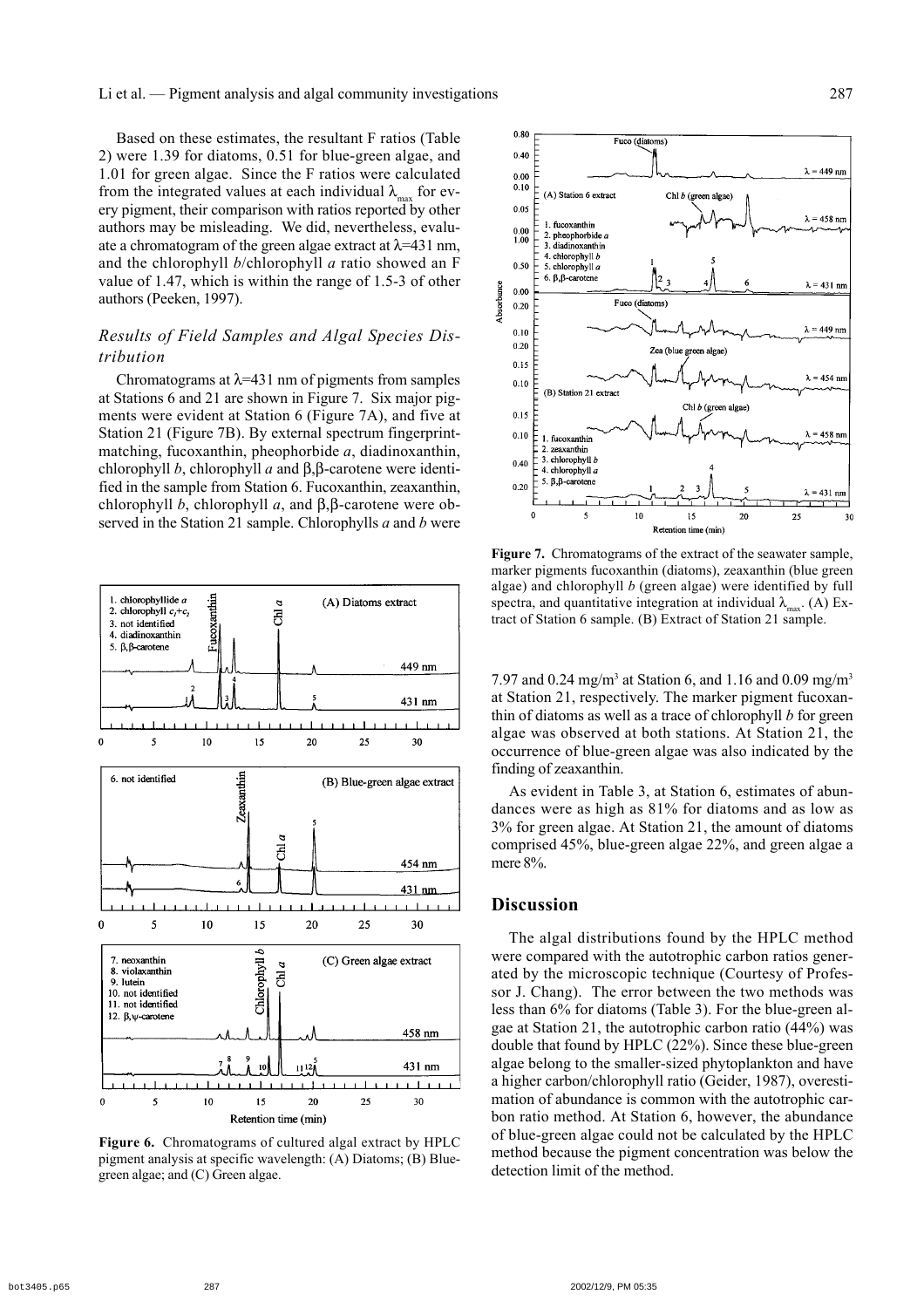| Sample<br>station | Pigments | Peak<br>area <sup>a</sup> | Chl <i>a</i> peak area<br>equivalence <sup>b</sup> | Algal<br>type | Contribution<br>equivalence <sup>b</sup> | Microscopy<br>estimation <sup>c</sup> |
|-------------------|----------|---------------------------|----------------------------------------------------|---------------|------------------------------------------|---------------------------------------|
| 6                 | Chl a    | 3755                      |                                                    |               | ٠                                        |                                       |
|                   | Fuco     | 2188                      | 3042                                               | Diatoms       | 81%                                      | 75%                                   |
|                   | Zea      | ND                        | ND                                                 | Blue green    | ND <sup>d</sup>                          | 10%                                   |
|                   | Chl b    | 112                       | 113                                                | Green         | 3%                                       | NA <sup>d</sup>                       |
| 21                | Chl $a$  | 552                       |                                                    |               | $\overline{\phantom{0}}$                 | $\overline{\phantom{a}}$              |
|                   | Fuco     | 178                       | 248                                                | Diatoms       | 45%                                      | 47%                                   |
|                   | Zea      | 237                       | 121                                                | Blue green    | 22%                                      | 44%                                   |
|                   | Chl b    | 43                        | 44                                                 | Green         | 8%                                       | NA                                    |

**Table 3.** Algal community structure estimated by the HPLC method and the comparison with microscopic method.

<sup>a</sup>Integrated area  $\times$  10<sup>5</sup>.

b Described as Equation (4) in text.

c Microscopy estimation: Autotrophic carbon ratio determined by cell volume estimation (Strathmann, 1967). Total number of cells measured was 20 to 32 for diatoms and 31 to 43 for unicellular blue green algae, respectively (Courtesy of Professor J. Chang). d ND: not detectable; NA: data not available.

The abundance of phytoplankton as revealed by the HPLC method was based on the assumption that marker pigments specific to one algal group do not exist in other algal groups. Since the prymnesiophyceae also possess fucoxanthin, subtraction by the multiple regression method is required to accurately determine the abundance. However, prymnesiophyceae were probably negligible, in as much as other major identifying pigments of this group, namely 19'-butanoyloxyfucoxanthin and 19 hexanoyloxyfucoxanthin, were also undetected in the field sample. Based on these data, it can be reasonably concluded that the HPLC method has advantages over microscopic observation for investigating algal distribution.

The advantage of conducting seawater pigment analysis in the East China Sea by HPLC, using a C-18 column, has been demonstrated. The method yields accurate quantitative data for major photosynthetic pigments, such as chlorophylls *a* and *b*. The pigments fucoxanthin, zeaxanthin and chlorophyll *b* in diatoms, blue-green algae, and green algae can be measured with this method and used for calculating their conversion factors, which were 1.39, 0.51 and 1.01 in this study, respectively. The algal abundance estimations by the HPLC method were consistent with the autotrophic carbon ratios disclosed by the microscopic method for diatoms. Further study of the chemotoxonomy of the East China Sea using the HPLC method is currently in progress.

**Acknowledgements.** We are grateful to the officers and crew of the Ocean Research I for their assistance in sampling. We are also thankful for the constructive suggestions and comments by Professors. J. Chang and K.P. Chiang. Appreciation is also due to Mr. W.D. Lucas who helped to improve the use of English in the manuscript. This work was supported by Grant NSC89- 2611-M-025-OP3 from the National Science Council (ROC).

# **Literature Cited**

Balch, W.M., K.A. Kilpatrick, P.M. Holligan, and C. Trees. 1996. The 1991 coccolithophore bloom in the central North Atlantic. 1. Optical properties and factors affecting their distribution. Limnol. Oceanogr. **41:** 1669-1683.

- Chang, J., K.P. Chiang, and G.C. Gong. 2000. Seasonal variation and cross-shelf distribution of the nitrogen-fixing cyanobacterium, *Trichodesmium*, in southern East China Sea. Cont. Shelf Res. **20:** 479-492.
- Chiang, K.P., Y.T. Chen, and G.C. Gong. 1999. Spring distribution of diatom assemblage in the East China Sea. Mar. Ecol. Prog. Ser. **186:** 75-86.
- Chisholm, S.W., R.J. Olson, E.R. Zettler, R. Goericke, J.B. Waterbury, and J.B. Welschmeyer. 1988. A novel free-living prochlorophyte abundant in the oceanic euphotic zone. Nature **334:** 340-343.
- Falkowski, P.G., R.T. Barber, and V. Smetacek. 1998. Biogeochemical controls and feedbacks on ocean primary production. Science **281:** 200-206.
- Geider, R.J. 1987. Light and temperature dependence of the carbon to chlorophyll *a* ratio in microalgae and cyanobacteria: implications for physiology and growth of phytoplankton. New Phytol. **106:** 1-34.
- Gieskes, W.W.C. 1991. Algal pigment fingerprints: clue to taxonspecific abundance, productivity and degradation of phytoplankton in seas and oceans. *In* S. Demers (ed.), Particle Analysis in Oceanography. NATO ASI Ser. Vol. G27, pp. 61-99.
- Goericke, R. and D.J. Repeta. 1992. The pigments of *Prochlorococcus marinus*: The presence of divinyl chlorophyll *a* and *b* in a marine prokaryote. Limnol. Oceanogr. **37:** 425-433.
- Goericke, R. and D.J. Repeta. 1993. Chlorophylls *a* and *b* and divinyl chlorophylls *a* and b in the open subtropical North Atlantic Ocean. Mar. Ecol. Prog. Ser. **101:** 307-313.
- Gong, G.C., W.R. Yang, and J. Chang. 1995. *In vivo* fluorescence-derived chlorophyll *a* concentrations in the southern East China Sea. Acta Oceanographica Taiwanica **34:** 73-85.
- Gong, G.C., Y.L. Chen, and K.K. Liu. 1996. Summertime hydrography and chlorophyll *a* distribution in the East China Sea in summer: Implications of nutrient dynamics. Cont. Shelf Res. **16:** 1561-1590.
- Guillard, R.R.L. 1983. Culture of phytoplankton for feeding marine invertebrates. *In* C.J. Berg Jr. (ed.), Culture of Ma-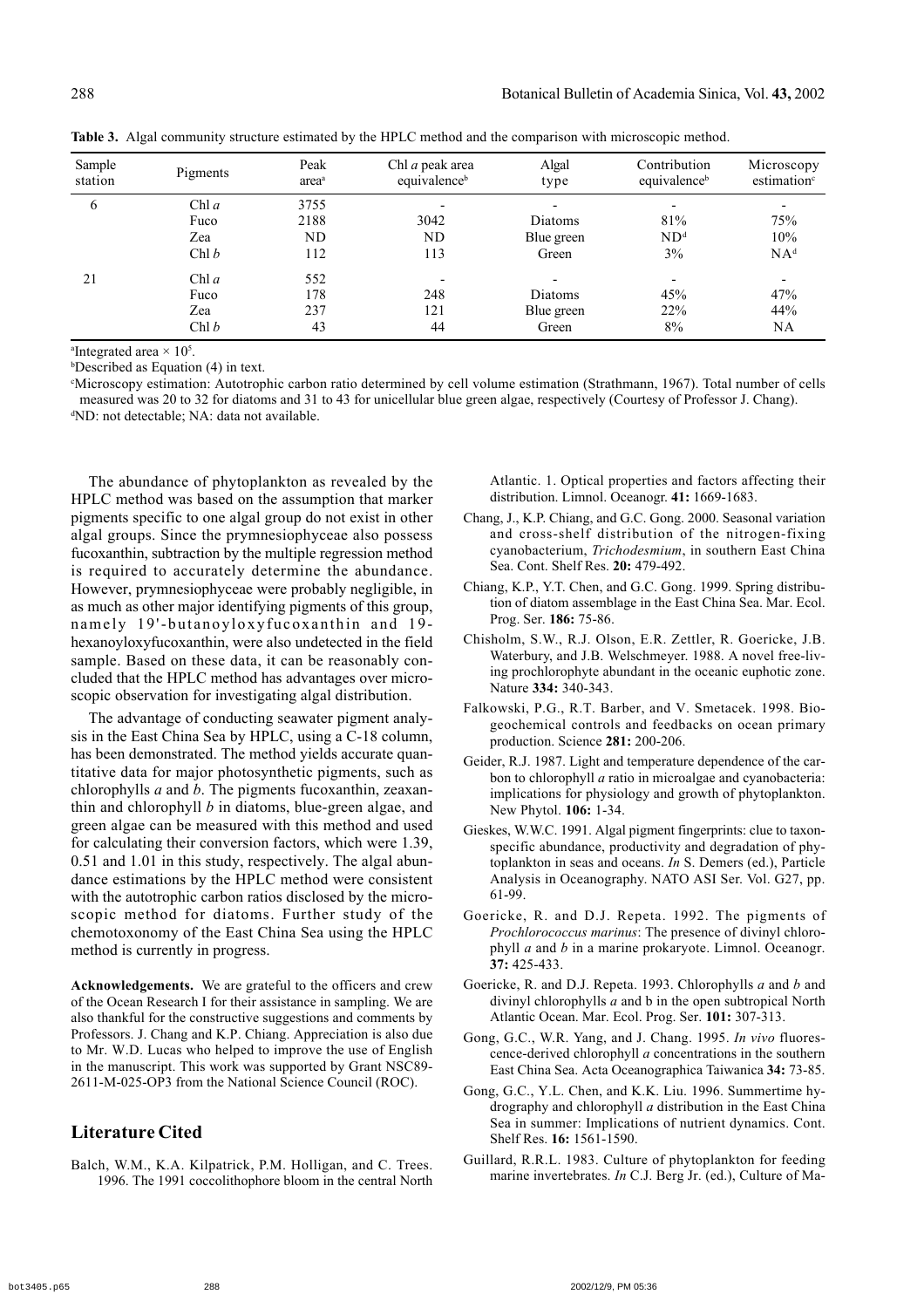rine Invertebrates: Selected Readings. Hutchinson Ross Publ. Co. Stroudsberg, Pensylvania, pp. 109-132.

- Jeffrey, S.W. and G.M. Hallegraeff. 1990. Phytoplankton ecology of Australian waters. *In* M.N. Clayton and R.J. King (eds.), Biology of Marine Plants. Longman Cheshire, pp. 310-348.
- Jeffrey, S.W. and G.F. Humphrey. 1975. New spectrophotometric equations for determining chlorophylls  $a, b, c<sub>1</sub>$  and  $c<sub>2</sub>$  in higher plants, algae and natural phytoplankton. Biochem. Physiol. Pflanzen **167:** 191-194.
- Jeffrey, S.W., R.F.C. Mantoura, and T. Bjørland. 1997. Data for identification of 47 key phytoplankton pigments. *In* S. W. Jeffrey, R.F.C. Mantoura, and S.W. Wright (eds.), Phytoplankton Pigments in Oceanography, UNESCO, Paris, pp. 449-559.
- Jeffrey, S.W. and M. Vest. 1997. Introduction to marine phytoplankton and their pigment signatures. *In* S.W. Jeffrey, R.F.C. Mantoura, and S.W. Wright (eds.), Phytoplankton Pigments in Oceanography, UNESCO, Paris, pp. 37-84.
- Jeffrey, S.W., S.W. Wright, and M. Zapata. 1999. Recent advances in HPLC pigment analysis of phytoplankton. Mar. Freshwater Res. **50:** 879-896.
- Lichtenthaler, H.K. and A.R. Wellburn. 1983. Determination of total carotenoids and chlorophylls *a* and *b* of leaf extracts in different solvents. Biochem. Soc. Trans. **11:** 591-592.
- Lorenzen, C.J. 1967. Determination of chlorophyll and pheopigments: spectrophotopmetric equations. Limnol. Oceanogr. **12:** 343-346.
- Lorenzen, C.J. and S.W. Jeffrey. 1980. Determination of Chlorophyll in Seawater: Report of Intercalibration Tests. UNESCO Technical Papers in Marine Science 35.
- Mantoura, R.F.C. and C.A. Llewellyn. 1983. The rapid determination of algal chlorophyll and carotenoid pigments and their breakdown products in natural waters by reversephase high-performance liquid chromatography. Anal. Chim. Acta. **151:** 297-314.
- Millie, D.F., H.W. Paerl, J.P. Hurley, and G.J. Kirkpatrick. 1993. Algal pigment determinations in aquatic ecosystems: analytical evaluations, applications and recommendations. Current Topics Bot. Res. **1:** 1-13.
- Obayashi, Y., E. Tanoue, K. Suzuki, N. Handa, Y. Nojiri, and C. S. Wong. 2001. Spatial and temporal variabilities of phytoplankton community structure in the northern North Pacific as determined by phytoplankton pigments. Deep-Sea

Res. I **48:** 439-469.

- Peeken, I. 1997. Photosythetic pigment fingerprints as indicators of phytoplankton biomass and development in different water masses of the Southern Ocean during austral spring. Deep-Sea Res. II **44:** 261-282.
- Porra, R.J., W.A. Thompson, and P.E. Kriedemann. 1989. Determination of accurate extinction coefficients and simultaneous equations for assaying chlorophylls *a* and *b* extracted with four different solvents: verification of the concentration of chlorophyll standards by atomic absorption spectroscopy. Biochim. Biophys. Acta **975:** 384-394.
- Rivkin, R.B., L. Legendre, D. Deibel, J.E. Trembley, B. Klein, K. Crocker, S. Roy, N. Silverberg, C. Lovejoy, F. Mesple, N. Romero, M.R. Anderson, P. Matthews, C. Savenkoff, A. Vezina, J.C. Therriault, J. Wesson, C. Berube, and R.G. Ingram. 1996. Vertical flux of biogenic carbon in the ocean: Is there food web control? Science **272:** 1163-1166.
- Stauber, J.L. and S.W. Jeffrey. 1988. Photosynthetic pigments in fifty-one species of marine diatoms. J. Phycol. **24:** 158- 172.
- Strathmann, R.R. 1967. Estimating the organic carbon content of phytoplankton from cell volume or plasma volume. Limnol. Oceanogr. **12:** 411-418.
- Takahashi, T., J. Olafsson, J.G. Goddard, D.W. Chipman, and S.C. Sutherland. 1993. Seasonal variation of  $CO<sub>2</sub>$  and nutrients in the high-latitude surface oceans: a comparative study. Global Biogeochem. Cycles **7:** 843-878.
- Wright, S.W., S.W. Jeffrey, R.F.C. Mantoura, C.A. Llewellyn, T. Bjørland, D. Repta, and N. Welschmeyer. 1991. Improved HPLC method for the analysis of chlorophylls and carotenoids from marine phytoplankton. Mar. Ecol. Prog. Ser. **77:** 183-196.
- Wright, S.W. and S.W. Jeffrey. 1997. High-resolution HPLC system for chlorophylls and carotenoids of marine phytoplankton. *In* S.W. Jeffrey, R.F.C. Mantoura, and S. W. Wright (eds.), Phytoplankton Pigments in Oceanography, UNESCO, Paris, pp. 327-341.
- Wright, S.W., D.P. Thomas, H.J. Marchant, H.W. Higgins, M. D. Mackey, and D.J. Mackey. 1996. Analysis of phytoplankton of the Australian sector of the Southern Ocean: composition of microscopy and size frequency data with interpretations of pigment HPLC data using the CHEMTAX matrix factorisation program. Mar. Ecol. Prog. Ser. **144:** 285-298.